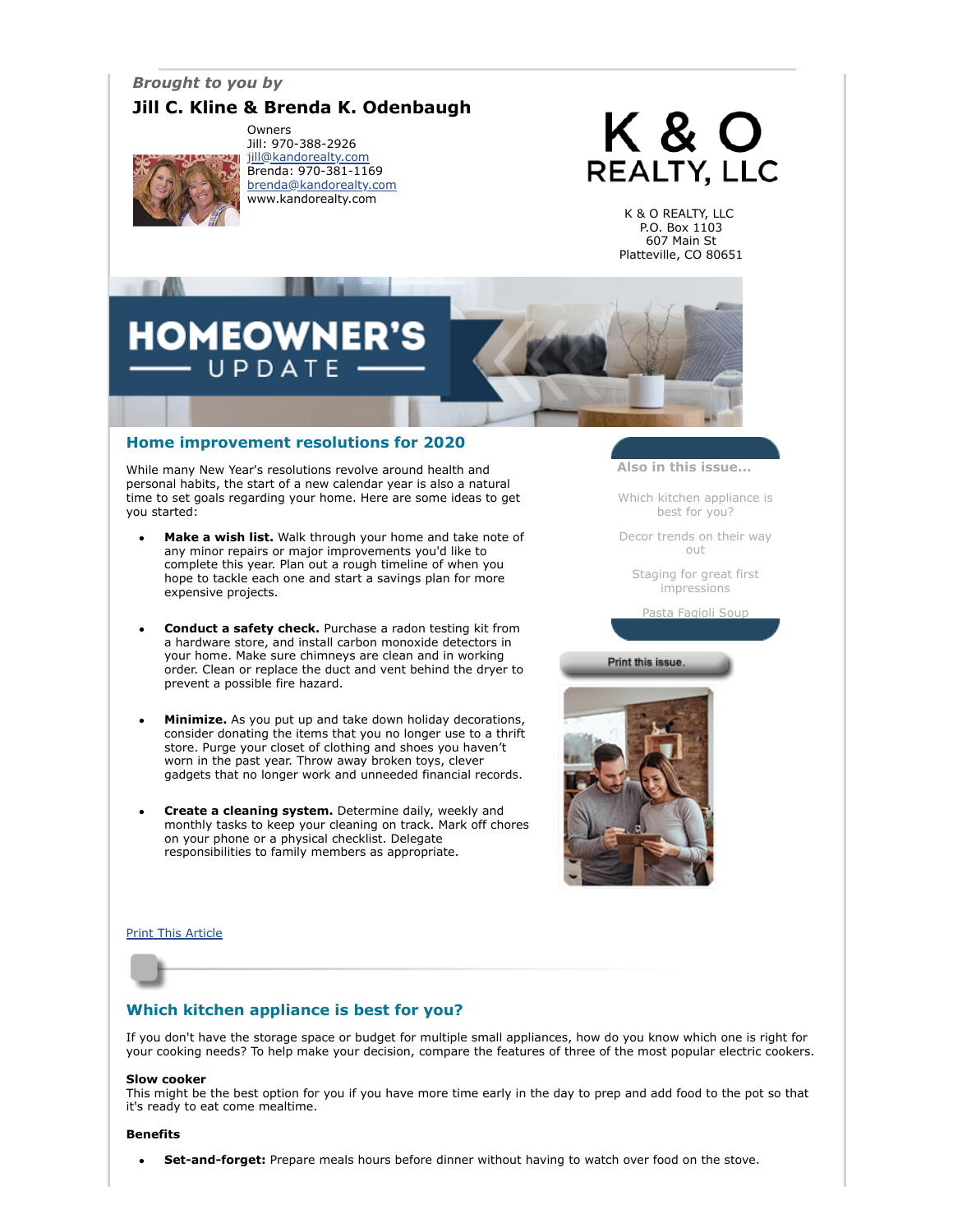**Tenderizes inexpensive meats:** By braising all day, tougher cuts of meat soften, giving you a flavorful meal and helping you save money on your food budget.

#### **Multicooker**

If you like a variety of features or if you need to cook something quickly, a multicooker is a practical choice.

#### **Benefits**

- **Fast:** The pressure-cooking feature cuts down on cook time, making even frozen foods possible in a pinch. If you make and freeze large batches of soup, you can place the frozen soup into the multicooker and have a hot meal ready in minutes.
- **Automatic:** Some multicookers offer automated settings for foods such as rice, yogurt and soups.

#### **Air fryer**

You might want to invest in an air fryer if you like crispy or roasted foods without heating up the kitchen.

#### **Benefits**

- **Versatile:** It "fries" foods like french fries and chicken tenders, but you can also roast vegetables, broil meat and even bake desserts. Little to no oil is needed, so it also cuts down on calories.
- **Efficient baking:** Quickly bake one to two portions of your favorite winter comfort foods, or use it to take store-bought appetizers from frozen to crisp for your holiday parties.

#### [Print This Article](javascript:print();)

#### <span id="page-1-0"></span>**Decor trends on their way out**

As the new year approaches, interior designers hope to say goodbye to 2019 along with these trends.

**All-white kitchens:** According to *ElleDecor.com,* some designers say the monochromatic look has become sterile. Consider warming up your kitchen with darker countertops, patterned backsplashes and painted cabinets in deep blues, grays or even black.

**"Fast furniture":** This term refers to inexpensive, mass-produced pieces that are trendy but often poorly constructed. While great for dorm rooms or post-college apartments, age-up your furniture by choosing handcrafted, antique or repurposed pieces that are built to last.

**Minimalism:** Designers are moving away from simple, neutral decor and toward "maximalism." This trend encourages mixing jewel tones, vintage items and interesting textures. "In this case, more is more," says *Art.com.*

#### [Print This Article](javascript:print();)

#### <span id="page-1-1"></span>**Staging for great first impressions**

When listing your home for sale, you want it to stand out. Without a great first impression, buyers may prematurely decide to move on to the next property on the market. Follow these tips to help your home look its best.

**Freshen up the front entrance.** The first impression begins the moment buyers pull up to the curb. Be sure the exterior looks well-kept and inviting. Trim bushes and other landscaping to keep the walk to the front door clear.

**Simplify.** Too much furniture, clutter on countertops, overstuffed closets, or excessive decorations can make your house feel cramped. Enlarge your home visually by paring down your belongings. Give things away or store extra items off-site.

**Convey comfort.** You want the owner's bedroom to appear calm and relaxing. Put away family photos or other personalized items, and consider investing in neutral-colored linens and plush throw pillows to create a luxuriousfeeling space.

**Deep clean.** Make it obvious that you take special care of your home. Be sure your kitchen, bathrooms, mirrors, and windows are all sparkling. Steam clean carpets, wipe down baseboards and eradicate any lingering pet odors.